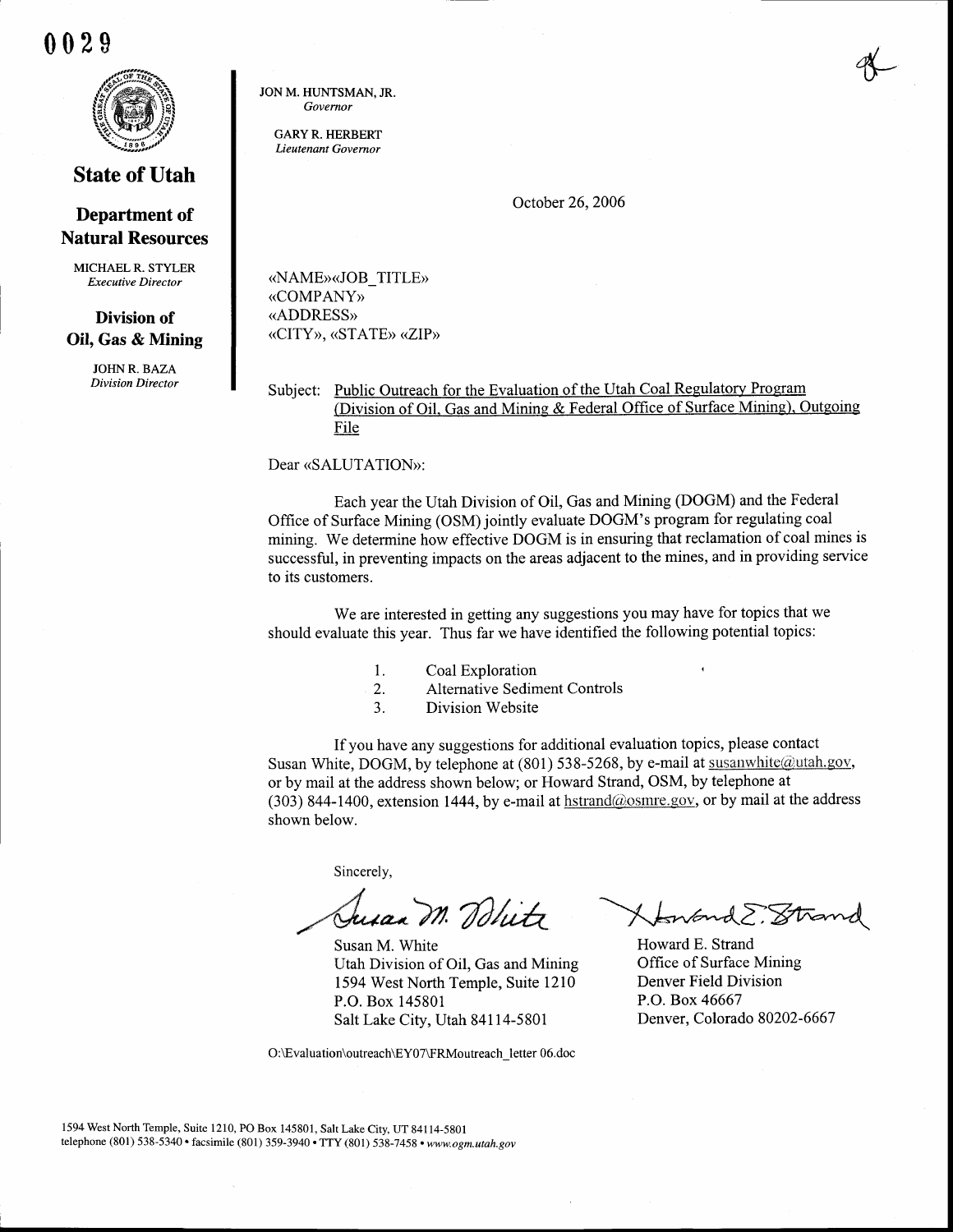Impression antibourrage et à séchage rapide Utilisez le gabarit 5260<sup>mc</sup>

GARY L ROEDER NTRL RESOURCE CONSERVATION 540 WEST PRICE RIVER DRIVE PRICE UT 84501

JACK G TROYER U S FISH & WILDLIFE SERVICE 324 25<sup>TH</sup> STREET OGDEN UT 84401

JERRY D OLDS DIVISION OF WATER RIGHTS

BUILDING MAIL

JIM KARPOWITZ DIVISION OF WILDLIFE RESOURCES

BUILDING MAIL

MARK STILLSON DIVISION OF WATER RIGHTS P O BOX 718 PRICE UT 84501

PHIL NOTARIANNI UTAH DIVISION OF STATE HISTORY

CAPITOL MAIL

REX FUNK EMERY COUNTY PUBLIC ROADS P O BOX 889 CASTLE DALE UT 84513

ROBBIE ROBERTS ENVIRO PROTECTION AGENCY 999 18<sup>TH</sup> ST DENVER PLACE STE 300 DENVER CO 80202

STAN MATHIS COTTONWOOD CREEK CONSERV P O BOX 687 ORANGEVILLE UT 84537

WAYNE STALEY MUDDY CREEK IRRIGATION POBOX<sub>83</sub> **EMERY UT 84522** 

 $\mathbb{Z}$  **AAEKA**® 2560uw



DAVID A LITVIN UTAH MINING ASSOCIATION 136 SOUTH MAIN STREET STE 709 SALT LAKE CITY UT 84101

JAMES FULTON OFFICE OF SUFACE MINING P O BOX 46667 DENVER CO 80201-6667

I -

JUDY ANN SCOTT GREEN RIVER CANAL COMPANY POBOX<sub>84</sub> GREEN RIVER UT 84525

LARRY MAY NATIONAL PARKS SERVICE P O BOX 1507 PAGE AZ 86040

NANCY KANG U S ARMY CORPS OF ENGINEERS 533 WEST 2600 SOUTH STE 150 **BOUNTIFUL UT 84010-7744** 

RANDALL BELL NORTH EMERY WATER USERS P O BOX 129 CLEVELAND UT 84518

RICHARD GATES MINE SAFETY & HEALTH ADMIN P O BOX 25367 DENVER CO 80225

SELMA SIERRA BUREAU OF LAND MANAGEMENT P O BOX 45155 SALT LAKE CITY UT 84145-0115

TOM FADDIES TRUST LANDS ADMINISTRATION

GAPITOL MAIL

WILLIAM SINCLAIR DEPT OF ENVIRONMENTAL QUALITY P O BOX 458810 SALT LAKE CITY UT 84114-4810

> - I

Aulnv-o9-008-r moo.very.com HENRY MADDUX U S FISH & WILDLIFE SERVICE 2369 WEST ORTON CIRCLE

WEST VALLEY CITY UT 84119

**AVERY® 5260<sup>Mc</sup>** 

JEFF RICHENS PRICE RIVER WATER IMPROVE P O BOX 903 PRICE UT 84501

KEVIN CARTER TRUST LANDS ADMINISTRATION

CAPITOL MAIL

LEE MCELPRANG EMERY WATER CONSERVANCY P O BOX 998 CASTLE DALE UT 84513

PAUL CRAWFORD FERRON CANAL & RESERVOIR CO P O BOX 143 FERRON UT 84523

RAY PETERSON EMERY COUNTY PUBLIC LANDS P O BOX 1298 CASTLE DALE UT 84513

MARY ERICKSON U S FOREST SERVICE 1 15 EAST 9OO NORTH RICHFIELD UT 84701

SAM WHITE PRICE CITY WATER P O BOX 983 PRICE UT 84501

VAL PAYNE DNR NTRL RESOURCE POLICY GRP 5110 STATE OFFICE BUILDING **SALT LAKE CITY UT 84114-2477** 

ROGER BANKERT BUREAU OF LAND MANAGEMENT 125 SOUTH 600 WEST PRICE UT 84510

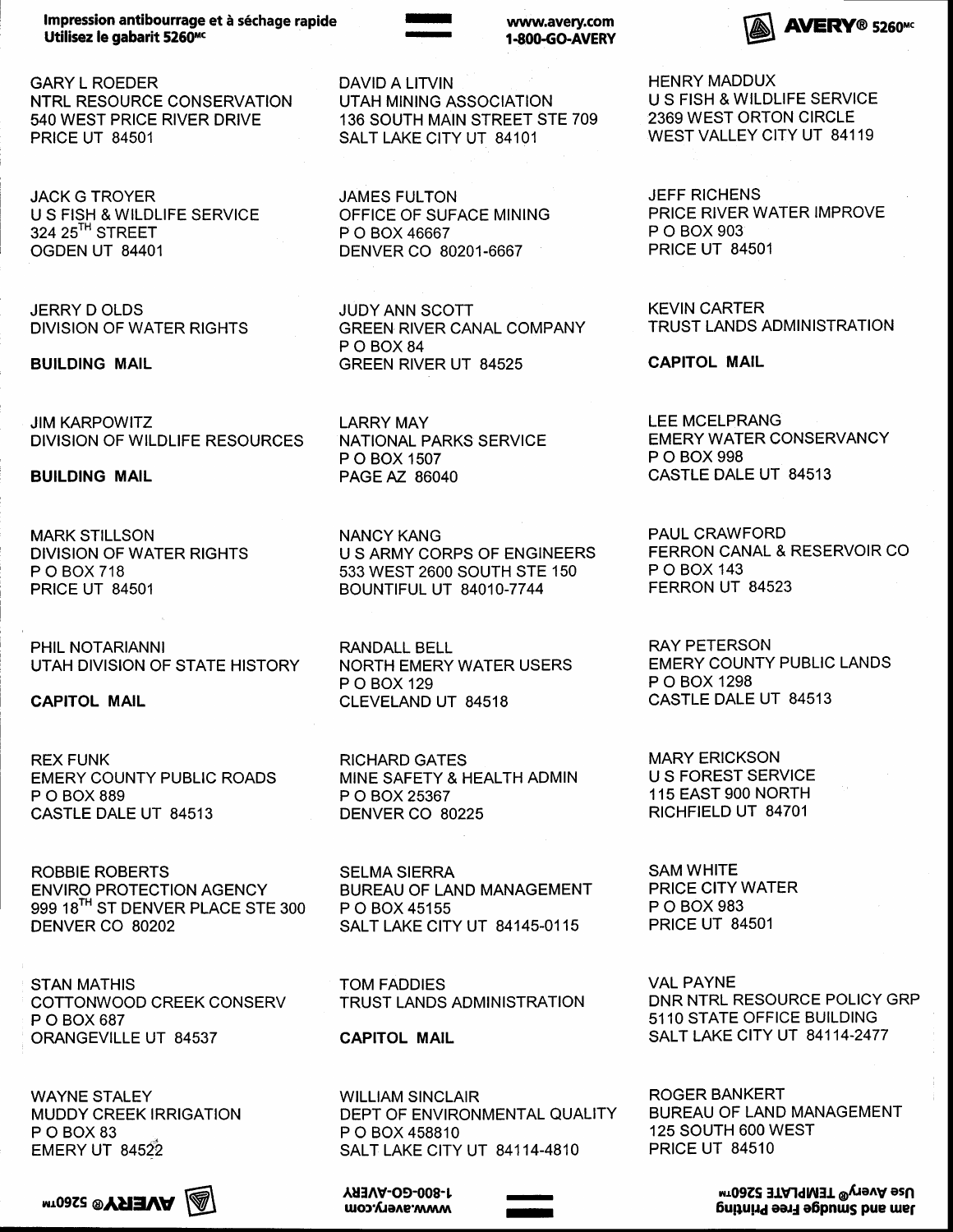Impression antibourrage et à séchage rapide Utilisez le gabarit 5260Mc

CHARLES REYNOLDS CO OP MINING COMPANY P O BOX 1245 HUNTINGTON UT 84528

DAN BAKER HIDDEN SLENDOR RESOURCES INC 3266 SOUTH 125 WEST PRICE UT 84501

JAY MARSHALL UTAHAMERICAN ENERGY INC P O BOX 986 PRICE UT 84501

KEN MAY CANYON FUEL COMPANY LLC 397 SOUTH 8OO WEST SALINA UT 84654

PATRICK COLLINS MT NEBO SCIENTIFIC P O BOX 337 SPRINGVILLE UT 84663

WESS SORENSEN CANYON FUEL COMPANY LLC HC 35 BOX 380 HELPER UT 84526

BILL HOWELL SE UTAH ASSOCIATION OF GOV P O BOX 1106 PRICE UT 84501

BRYANT ANDERSON EMERY PLANNING & ZONING P O BOX 417 CASTLE DALE UT 84513

DAVE ARIOTTI DEPT OF ENVIRONMENTAL QUALITY P O BOX 800 PRICE UT 84501

DERRIS JONES DIVISION OF WILDLIFE RESOURCES 475 W PRICE RIVER DRIVE STE C **PRICE UT 84501** 

mtoasz @**YSIEVA**  $\mathbb{A}$ 



CHRIS HANSEN CANYON FUEL COMPANY LLC HC 35 BOX 380 HELPER UT 84526

r -

GARY GRAY GENWAL RESOURCES INC P O BOX 1077 PRICE UT 84501

JOHN A GEFFERTH CONSOLIDATION COAL COMPANY P O BOX 566 SESSER IL 62884

MARK REYNOLDS HIAWATHA COAL COMPANY P O BOX 1245 HUNTINGTON UT 84528

MICHAEL BLAKEY SUNNYSIDE COGEN ASSOCIATES P O BOX 159 SUNNYSIDE UT 84539

ALICE CARLTON U S FOREST SERVICE 599 WEST PRICE RIVER DRIVE PRICE UT 84501

BOB BUTERO UNITED MINE WORKERS 6526 WEST 44TH AVE WHEAT RIDGE CO 80033.4736

CAROLYN B WRIGHT DNR NTRL RESOURCE POLICY GRP 5110 STATE OFFICE BUILDING SALT LAKE CITY UT 84114-2477

DAVID LEVANGER CARBON PLANNING & ZONING 120 EAST MAIN STREET PRICE UT 84501

DON BROWN SEVIER PLANNING & ZONING 250 NORTH MAIN STREET RICHFIELD UT 84701

> - I

AH^V-O9-008-r www.avery.com  $\mathsf{A} \mathsf{V} \mathsf{E} \mathsf{R} \mathsf{Y}^{\scriptscriptstyle{\text{\rm @}}}$  5260<sup>MC</sup>

CHUCK SEMBORSKI ENERGY WEST MINING COMPANY P O BOX 310 HUNTINGTON UT 84528

JAMES T JENSEN SAVAGE SERVICES CORPORATION 6340 SOUTH 3OOO EAST SUITE 600 SALT LAKE CITY UT 84121

DENNIS WARE CASTLE GATE HOLDING COMPANY POBOX<sub>30</sub> HELPER UT 84526-0030

MIKE GLASSON ANDALEX RESOURCES INC P O BOX 902 PRICE UT 84501

ERWIN SASS CANYON FUEL COMPANY LLC P O BOX 1029 WELLINGTON UT 84542

ANN O BRIEN PRICE RIVER WATER USERS 375 SOUTH CARBON AVE STE A10 PRICE UT 84501

BRUCE WILSON EMERY PUBLIC LANDS COUNCIL P O BOX 844 HUNTINGTON UT 84528

DARRELL LEAMASTER CASTLE VALLEY SPECIAL SERVICE P O BOX 877 CASTLE DALE UT 84513

DENNIS WARD **HCIC** P O BOX 327 HUNTINGTON UT 84528

GARY HARWOOD HELPER CITY WATER P O BOX221 HELPER UT 84526

> uroacy<sup>®</sup> TEMPLATE 5260<sup>rM</sup> 6upu;.r4 eanl a6pnus pue uef